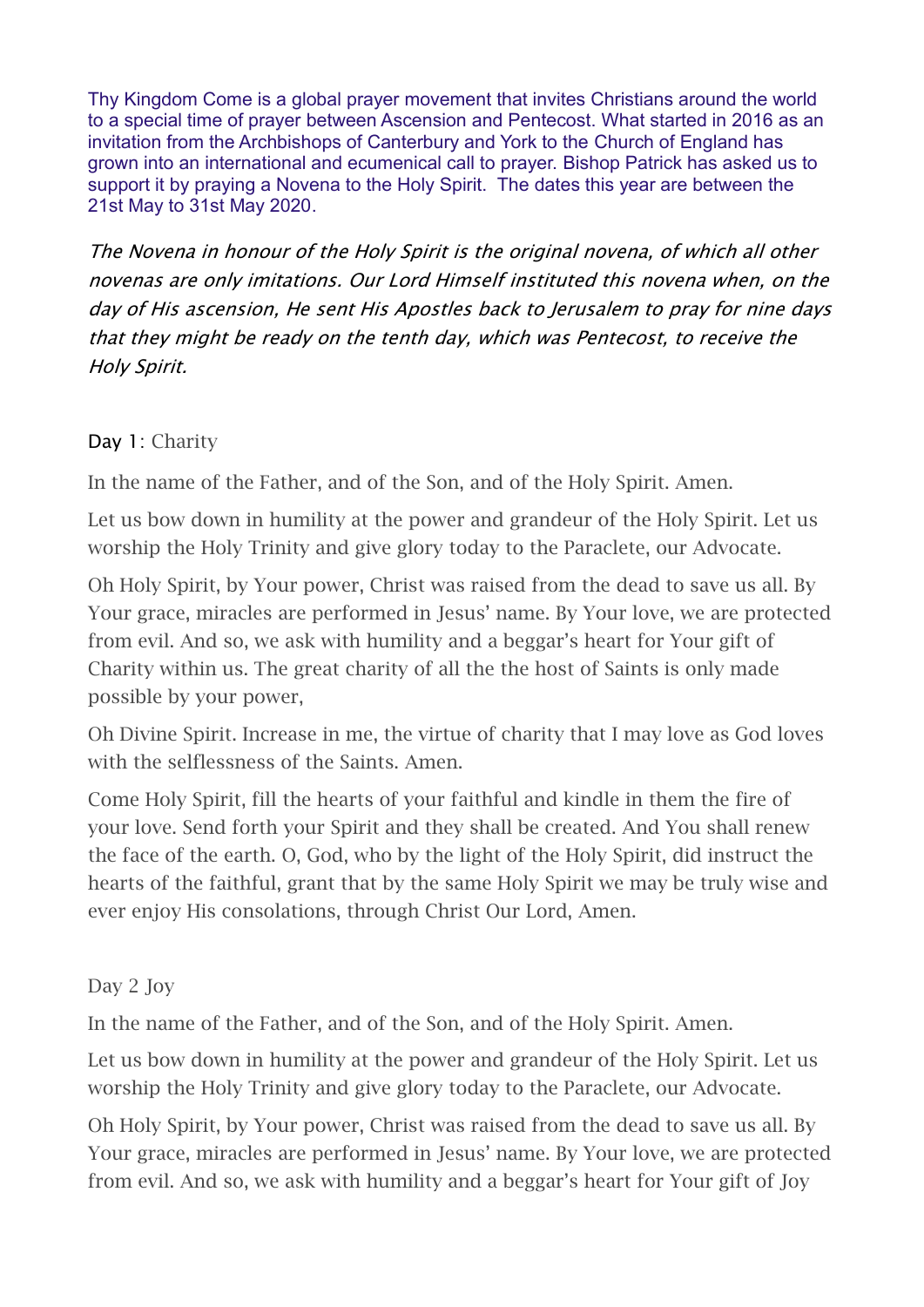within us. All of the Saints are marked with an uncompromisable Joy in times of trial, difficulty and pain. Give us,

Oh Holy Spirit, the Joy that surpasses all understanding that we may live as a witness to Your love and fidelity! Amen.

Come Holy Spirit, fill the hearts of your faithful and kindle in them the fire of your love. Send forth your Spirit and they shall be created. And You shall renew the face of the earth. O, God, who by the light of the Holy Spirit, did instruct the hearts of the faithful, grant that by the same Holy Spirit we may be truly wise and ever enjoy His consolations, through Christ Our Lord, Amen.

## Day 3 Peace:

In the name of the Father, and of the Son, and of the Holy Spirit. Amen.

Let us bow down in humility at the power and grandeur of the Holy Spirit. Let us worship the Holy Trinity and give glory today to the Paraclete, our Advocate.

Oh Holy Spirit, by Your power, Christ was raised from the dead to save us all. By Your grace, miracles are performed in Jesus' name. By Your love, we are protected from evil. And so, we ask with humility and a beggar's heart for Your gift of Peace within us. The Saints were tempted, attacked and accused by the devil who is the destroyer of peace. When we are accused by the devil, come to our aid as our Advocate and give us Peace that lasts through all trials! Amen.

Come Holy Spirit, fill the hearts of your faithful and kindle in them the fire of your love. Send forth your Spirit and they shall be created. And You shall renew the face of the earth. O, God, who by the light of the Holy Spirit, did instruct the hearts of the faithful, grant that by the same Holy Spirit we may be truly wise and ever enjoy His consolations, through Christ Our Lord, Amen. In the name of the Father, and of the Son, and of the Holy Spirit. Amen.

## Day 4 Patience:

In the name of the Father, and of the Son, and of the Holy Spirit. Amen.

Let us bow down in humility at the power and grandeur of the Holy Spirit. Let us worship the Holy Trinity and give glory today to the Paraclete, our Advocate. Oh Holy Spirit, by Your power, Christ was raised from the dead to save us all. By Your grace, miracles are performed in Jesus' name. By Your love, we are protected from evil. And so, we ask with humility and a beggar's heart for Your gift of Patience within us.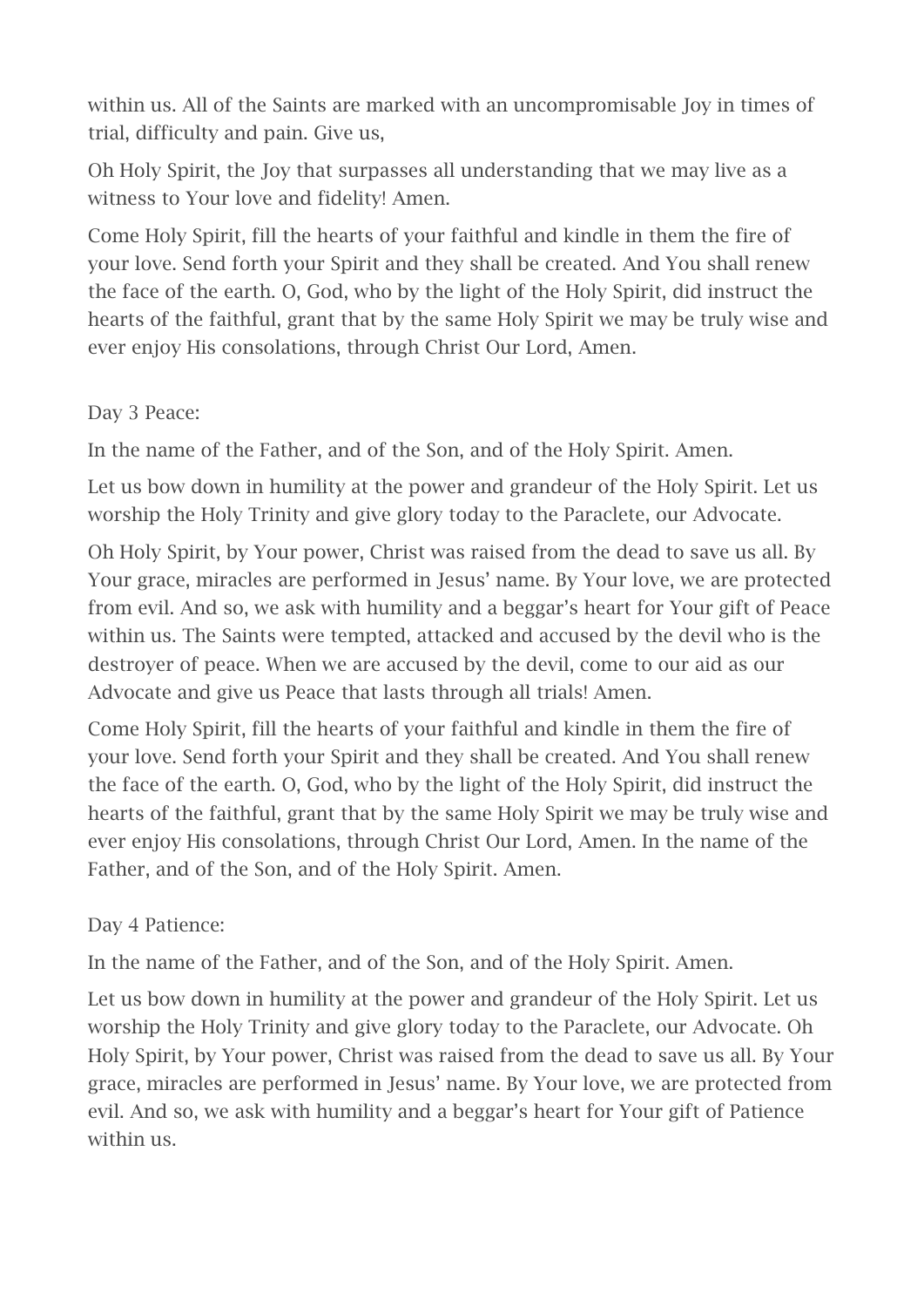Oh Holy Spirit, you give lavishly to those who ask. Please give us the patience of the Saints who are now with you in heaven. Help us to endure everything with an eternal patience that is only possible with your help. Amen.

Come Holy Spirit, fill the hearts of your faithful and kindle in them the fire of your love. Send forth your Spirit and they shall be created. And You shall renew the face of the earth. O, God, who by the light of the Holy Spirit, did instruct the hearts of the faithful, grant that by the same Holy Spirit we may be truly wise and ever enjoy His consolations, through Christ Our Lord, Amen. In the name of the Father, and of the Son, and of the Holy Spirit. Amen.

Day 5 Kindness

In the name of the Father, and of the Son, and of the Holy Spirit. Amen.

Let us bow down in humility at the power and grandeur of the Holy Spirit. Let us worship the Holy Trinity and give glory today to the Paraclete, our Advocate.

Oh Holy Spirit, by Your power, Christ was raised from the dead to save us all. By Your grace, miracles are performed in Jesus' name. By Your love, we are protected from evil. And so, we ask with humility and a beggar's heart for Your gift of Kindness within us. Jesus approached sinners with immense kindness.

Holy Paraclete, please treat us humble sinners with the same kindness and give us the ability to treat all others with that kindness as well. Amen.

Come Holy Spirit, fill the hearts of your faithful and kindle in them the fire of your love. Send forth your Spirit and they shall be created. And You shall renew the face of the earth. O, God, who by the light of the Holy Spirit, did instruct the hearts of the faithful, grant that by the same Holy Spirit we may be truly wise and ever enjoy His consolations, through Christ Our Lord, Amen. In the name of the Father, and of the Son, and of the Holy Spirit. Amen.

Day 6 Faithfulness

In the name of the Father, and of the Son, and of the Holy Spirit. Amen.

Let us bow down in humility at the power and grandeur of the Holy Spirit. Let us worship the Holy Trinity and give glory today to the Paraclete, our Advocate.

Oh Holy Spirit, by Your power, Christ was raised from the dead to save us all. By Your grace, miracles are performed in Jesus' name. By Your love, we are protected from evil. And so, we ask with humility and a beggar's heart for Your gift of Faithfulness within us.

You, oh Lord, are ever faithful. You are faithful until the end. Though we are weak and distracted, please give us the grace to be faithful to You as you are to us! Amen.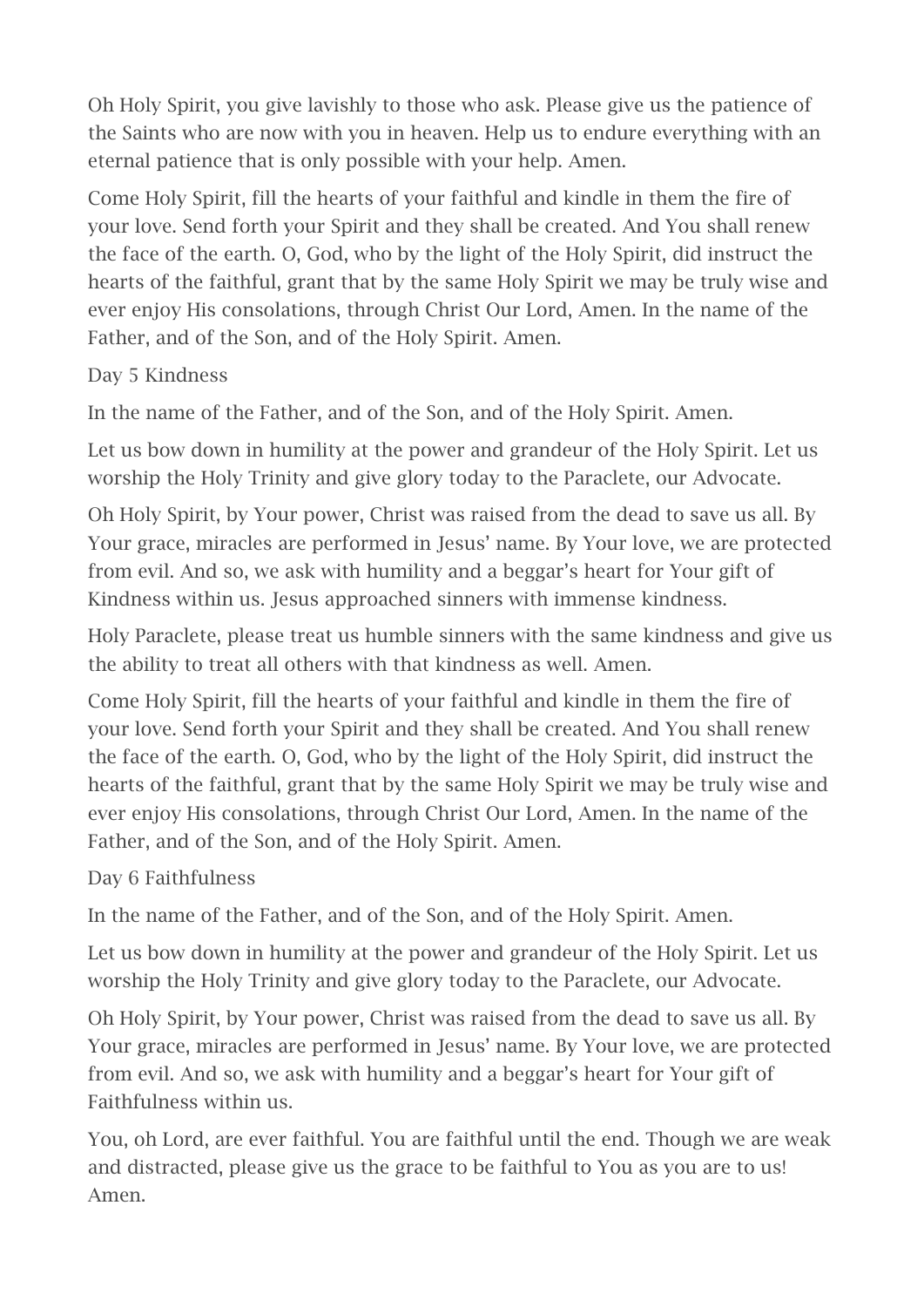Come Holy Spirit, fill the hearts of your faithful and kindle in them the fire of your love. Send forth your Spirit and they shall be created. And You shall renew the face of the earth. O, God, who by the light of the Holy Spirit, did instruct the hearts of the faithful, grant that by the same Holy Spirit we may be truly wise and ever enjoy His consolations, through Christ Our Lord, Amen.

In the name of the Father, and of the Son, and of the Holy Spirit. Amen. Novena to the Holy Spirit

Day 7 Gentleness

In the name of the Father, and of the Son, and of the Holy Spirit. Amen.

Let us bow down in humility at the power and grandeur of the Holy Spirit. Let us worship the Holy Trinity and give glory today to the Paraclete, our Advocate.

Oh Holy Spirit, by Your power, Christ was raised from the dead to save us all. By Your grace, miracles are performed in Jesus' name. By Your love, we are protected from evil. And so, we ask with humility and a beggar's heart for Your gift of Gentleness within us. Despite the gravity of our sins, oh Lord you treat us with Gentleness.

Dear Holy Spirit, give us your power to treat all in our lives with the Gentleness of the Saints. Amen.

Come Holy Spirit, fill the hearts of your faithful and kindle in them the fire of your love. Send forth your Spirit and they shall be created. And You shall renew the face of the earth. O, God, who by the light of the Holy Spirit, did instruct the hearts of the faithful, grant that by the same Holy Spirit we may be truly wise and ever enjoy His consolations, through Christ Our Lord, Amen.

In the name of the Father, and of the Son, and of the Holy Spirit. Amen.

Day 8 Self Control

In the name of the Father, and of the Son, and of the Holy Spirit. Amen.

Let us bow down in humility at the power and grandeur of the Holy Spirit. Let us worship the Holy Trinity and give glory today to the Paraclete, our Advocate.

Oh Holy Spirit, by Your power, Christ was raised from the dead to save us all. By Your grace, miracles are performed in Jesus' name. By Your love, we are protected from evil.

And so, we ask with humility and a beggar's heart for Your gift of Self-Control within us. Your Martyrs had the overwhelming self-control to go joyfully to a painful death without shrinking from the opportunity to join You in heaven. Give us this self-control to have command over our emotions and desires that we may serve You more fully. Amen.